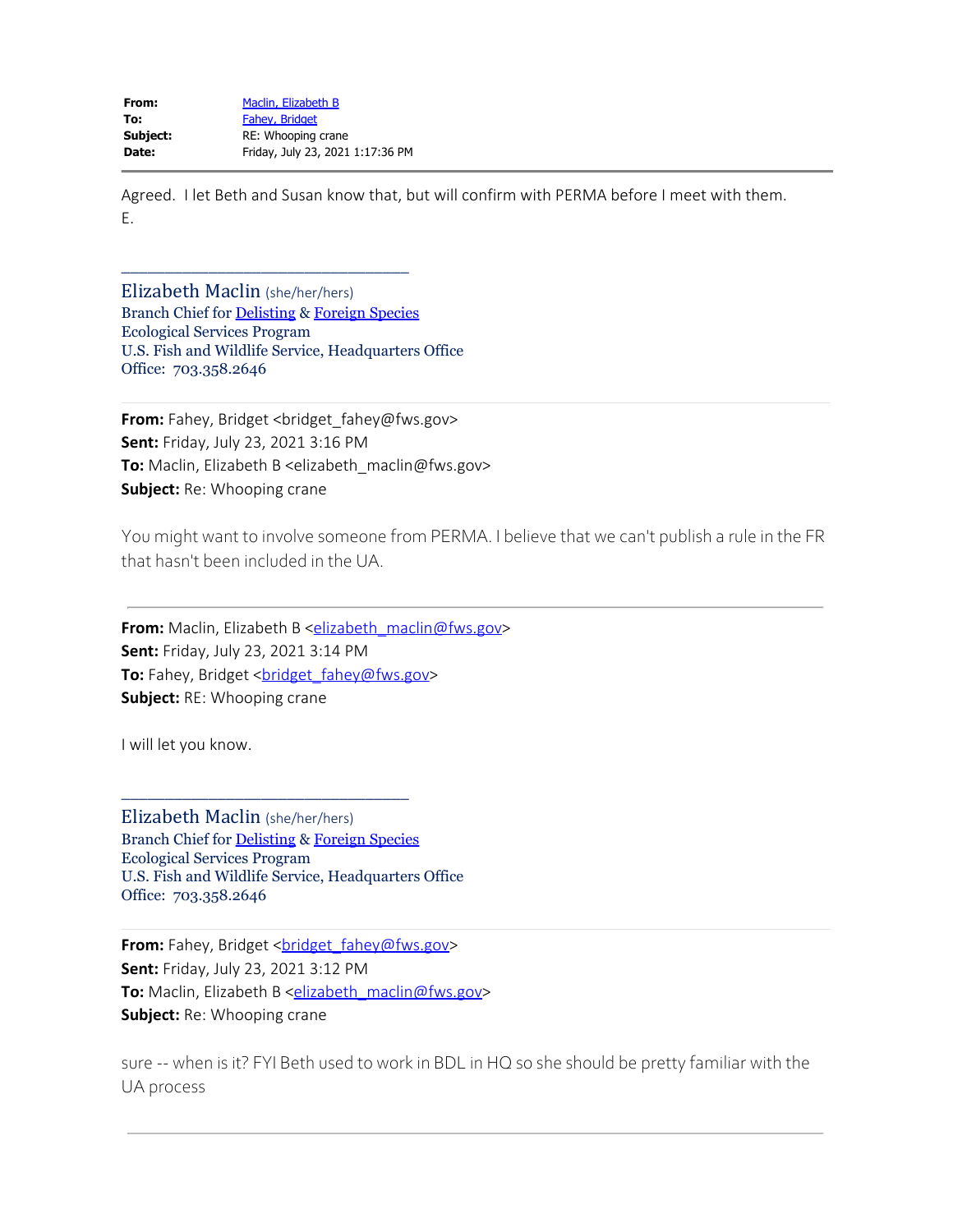**From:** Maclin, Elizabeth B [<elizabeth\\_maclin@fws.gov](mailto:elizabeth_maclin@fws.gov)> **Sent:** Friday, July 23, 2021 2:56 PM **To:** Fahey, Bridget <**bridget** fahey@fws.gov> **Subject:** FW: Whooping crane

FYI. Also, I might need to chat with you briefly before this meeting!

Elizabeth Maclin (she/her/hers) Branch Chief for [Delisting](https://gcc02.safelinks.protection.outlook.com/?url=https%3A%2F%2Fwww.fws.gov%2Fendangered%2Fwhat-we-do%2Fdownlisting-delisting-workplan.html&data=04%7C01%7Celizabeth_maclin%40fws.gov%7C52b4e625dc764668f4c908d94e0e5070%7C0693b5ba4b184d7b9341f32f400a5494%7C0%7C0%7C637626645672502502%7CUnknown%7CTWFpbGZsb3d8eyJWIjoiMC4wLjAwMDAiLCJQIjoiV2luMzIiLCJBTiI6Ik1haWwiLCJXVCI6Mn0%3D%7C1000&sdata=rZ6qgKyUJJFnojdoUxJoIxY1qClkYc4i4paoOvAUhXI%3D&reserved=0) & [Foreign Species](https://gcc02.safelinks.protection.outlook.com/?url=https%3A%2F%2Fwww.fws.gov%2Fendangered%2Fwhat-we-do%2Fforeign-species.html&data=04%7C01%7Celizabeth_maclin%40fws.gov%7C52b4e625dc764668f4c908d94e0e5070%7C0693b5ba4b184d7b9341f32f400a5494%7C0%7C0%7C637626645672512478%7CUnknown%7CTWFpbGZsb3d8eyJWIjoiMC4wLjAwMDAiLCJQIjoiV2luMzIiLCJBTiI6Ik1haWwiLCJXVCI6Mn0%3D%7C1000&sdata=WFTfhb3EBz%2ByeCpaJzzUu3Q2e5vsbYOuoEuqqG2PpLU%3D&reserved=0) Ecological Services Program U.S. Fish and Wildlife Service, Headquarters Office Office: 703.358.2646

\_\_\_\_\_\_\_\_\_\_\_\_\_\_\_\_\_\_\_\_\_\_\_\_\_\_\_\_\_\_\_\_\_

**From:** Forbus, Beth [<beth\\_forbus@fws.gov](mailto:beth_forbus@fws.gov)> **Sent:** Friday, July 23, 2021 2:51 PM **To:** Maclin, Elizabeth B [<elizabeth\\_maclin@fws.gov](mailto:elizabeth_maclin@fws.gov)>; Oetker, Susan <[Susan\\_Oetker@fws.gov](mailto:Susan_Oetker@fws.gov)> Cc: Harrell, Wade [<wade\\_harrell@fws.gov](mailto:wade_harrell@fws.gov)> **Subject:** Re: Whooping crane

yes that would be great. my calendar is public if you'd like to schedule something. I really appreciate it!

**From:** Maclin, Elizabeth B [<elizabeth\\_maclin@fws.gov](mailto:elizabeth_maclin@fws.gov)> **Sent:** Friday, July 23, 2021 12:50 PM To: Forbus, Beth <**[beth\\_forbus@fws.gov>](mailto:beth_forbus@fws.gov)**; Oetker, Susan <[Susan\\_Oetker@fws.gov](mailto:Susan_Oetker@fws.gov)> **Subject:** RE: Whooping crane

Hi Beth-

Yes, it is. It is the way we (fed. gov.) inform the public that an action is in process. And a rule needs to appear in the UA at least once prior to publication is my understanding.

I definitely understand the high profile nature of the whooping crane, but am concerned that UA publication is probably not the best way to first signal to the public that the rule is forthcoming. I am also concerned about the lack of transparency with not listing it in the public workplan so close to both its notice in the UA and its publication in the FR.

Maybe we could have a conversation next week to see if there are any alternative approaches?

Elizabeth

\_\_\_\_\_\_\_\_\_\_\_\_\_\_\_\_\_\_\_\_\_\_\_\_\_\_\_\_\_\_\_\_\_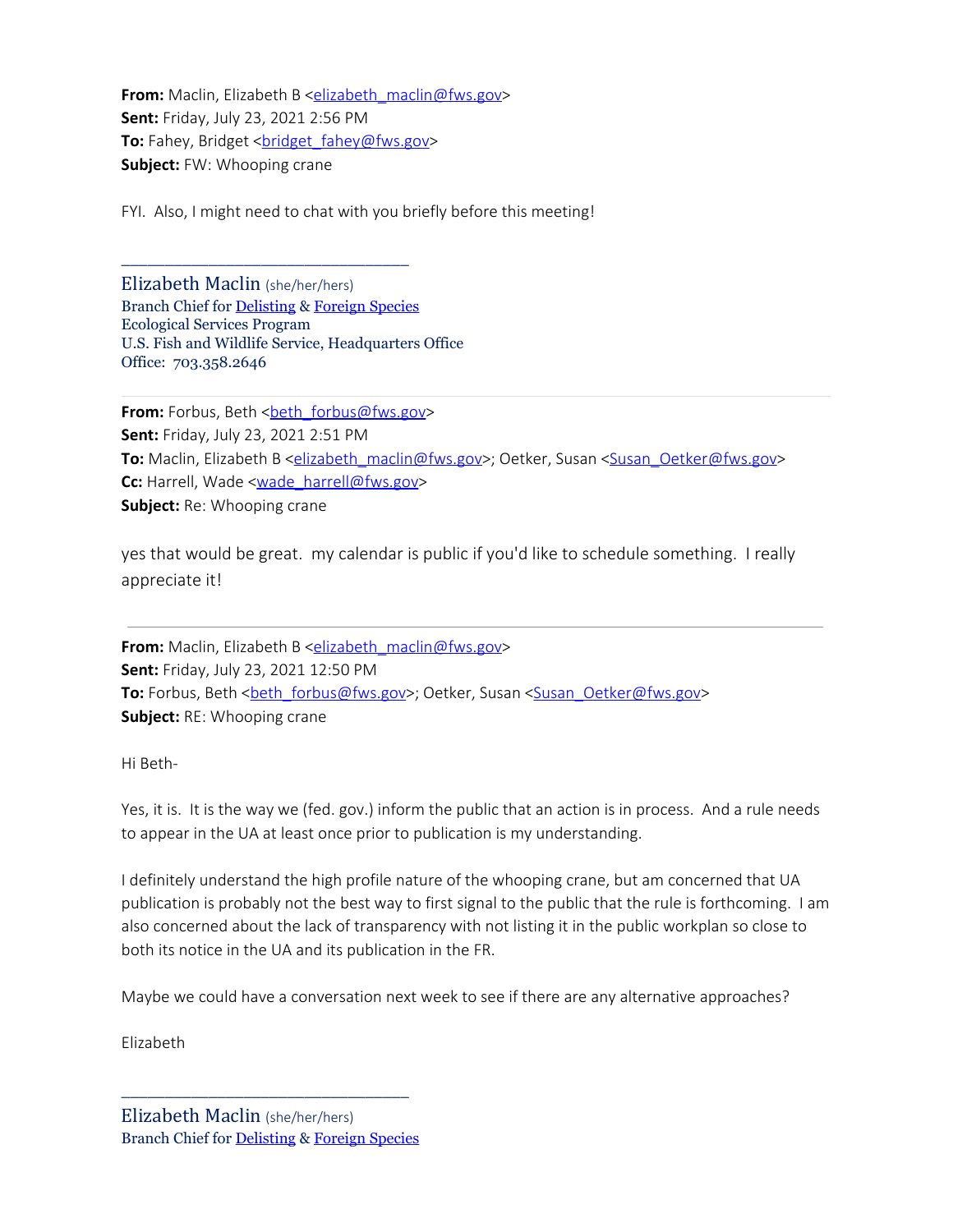Ecological Services Program U.S. Fish and Wildlife Service, Headquarters Office Office: 703.358.2646

**From:** Forbus, Beth [<beth\\_forbus@fws.gov](mailto:beth_forbus@fws.gov)> **Sent:** Friday, July 23, 2021 2:29 PM To: Maclin, Elizabeth B [<elizabeth\\_maclin@fws.gov](mailto:elizabeth_maclin@fws.gov)>; Oetker, Susan <[Susan\\_Oetker@fws.gov](mailto:Susan_Oetker@fws.gov)> **Subject:** Re: Whooping crane

Elizabeth is the release of the UA public? We weren't wanting to release until FR pub and that is not expected until December. Thanks!

**From:** Maclin, Elizabeth B <**elizabeth\_maclin@fws.gov> Sent:** Friday, July 23, 2021 11:48 AM **To:** Oetker, Susan [<Susan\\_Oetker@fws.gov](mailto:Susan_Oetker@fws.gov)>; Forbus, Beth <br/>sharehormorrows@fws.gov> **Subject:** RE: Whooping crane

Thanks, Susan!

Do you know when the coordinated roll out will happen? Or have an estimate? I assume prior to the release of the fall UA?

Elizabeth

Elizabeth Maclin (she/her/hers) Branch Chief for [Delisting](https://gcc02.safelinks.protection.outlook.com/?url=https%3A%2F%2Fwww.fws.gov%2Fendangered%2Fwhat-we-do%2Fdownlisting-delisting-workplan.html&data=04%7C01%7Celizabeth_maclin%40fws.gov%7C52b4e625dc764668f4c908d94e0e5070%7C0693b5ba4b184d7b9341f32f400a5494%7C0%7C0%7C637626645672522425%7CUnknown%7CTWFpbGZsb3d8eyJWIjoiMC4wLjAwMDAiLCJQIjoiV2luMzIiLCJBTiI6Ik1haWwiLCJXVCI6Mn0%3D%7C1000&sdata=FYKUXgqY5a8TvlLxXgXgfSbFgQ13R%2FrUdcs2tMZ%2F1RE%3D&reserved=0) & [Foreign Species](https://gcc02.safelinks.protection.outlook.com/?url=https%3A%2F%2Fwww.fws.gov%2Fendangered%2Fwhat-we-do%2Fforeign-species.html&data=04%7C01%7Celizabeth_maclin%40fws.gov%7C52b4e625dc764668f4c908d94e0e5070%7C0693b5ba4b184d7b9341f32f400a5494%7C0%7C0%7C637626645672532379%7CUnknown%7CTWFpbGZsb3d8eyJWIjoiMC4wLjAwMDAiLCJQIjoiV2luMzIiLCJBTiI6Ik1haWwiLCJXVCI6Mn0%3D%7C1000&sdata=4MXc1oErX5kOYUmqQvRYaw2RcaxPf2LswYIqkOEmxvA%3D&reserved=0) Ecological Services Program U.S. Fish and Wildlife Service, Headquarters Office Office: 703.358.2646

\_\_\_\_\_\_\_\_\_\_\_\_\_\_\_\_\_\_\_\_\_\_\_\_\_\_\_\_\_\_\_\_\_

**From:** Oetker, Susan <[Susan\\_Oetker@fws.gov](mailto:Susan_Oetker@fws.gov)> **Sent:** Friday, July 23, 2021 1:44 PM To: Maclin, Elizabeth B [<elizabeth\\_maclin@fws.gov](mailto:elizabeth_maclin@fws.gov)>; Forbus, Beth <br />heth\_forbus@fws.gov> **Subject:** Re: Whooping crane

Hi Elizabeth!

We haven't wanted to add it because it's so high profile- the region would like to do a coordinated roll out of that info. So we'd appreciate you holding off if that's okay!

Thanks-

Susan